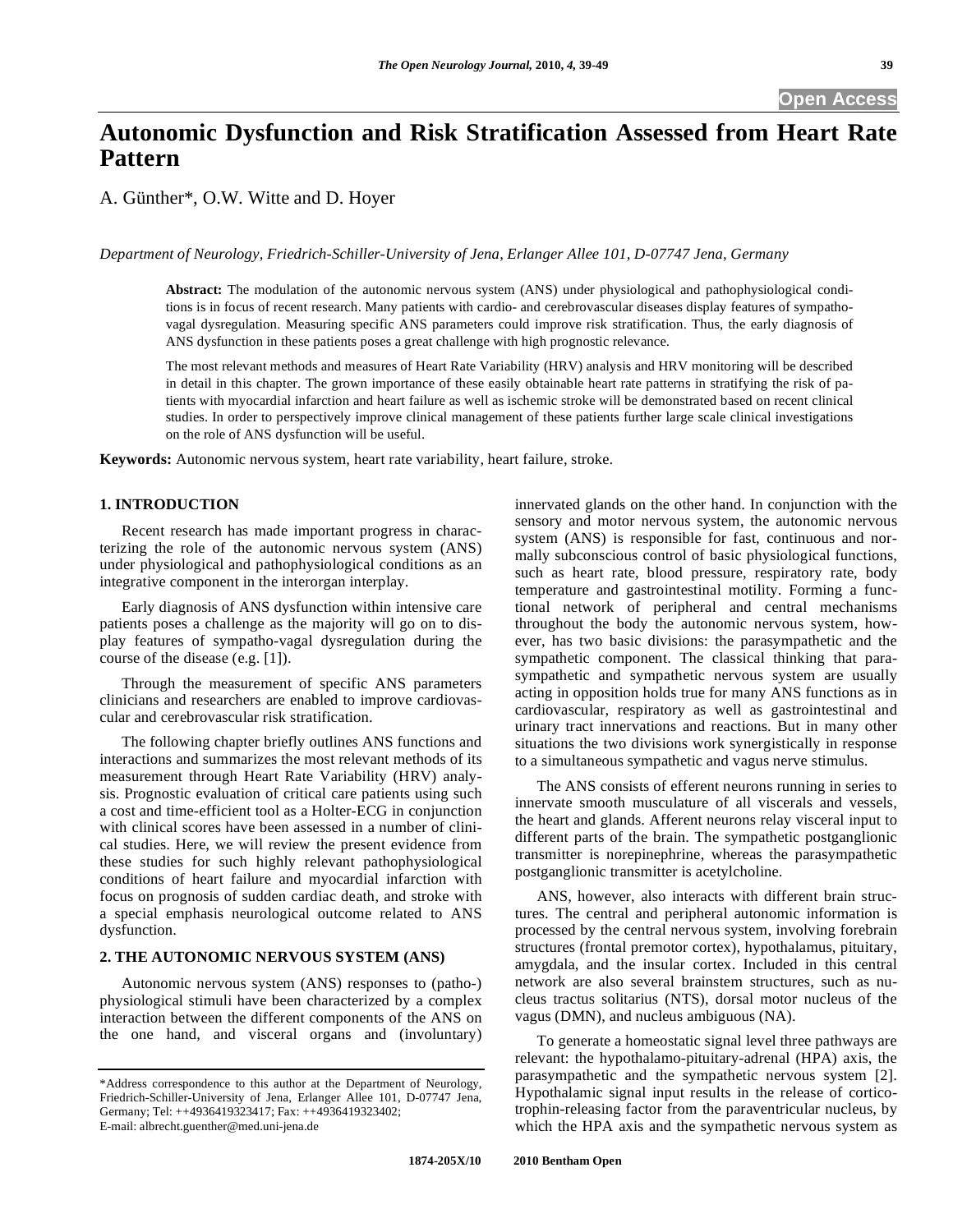well as the parasympathetic system are modulated. The HPA axis activation finally leads to production of glucocorticoids, resulting in immunomodulation among other hormone related effects.

 Peripherally, afferent vagus nerve fibers forward visceral (inflammatory) signals to the brain. Inhibition of inflammation by suppressing pro-inflammatory cytokine release through efferent vagus nerve signals (mediated by acetylcholine, the principle vagal neurotransmitter) has been proposed as the cholinergic anti-inflammatory pathway [3]. Synergistic with the parasympathetic nervous system, the sympathetic activation and secretion of epinephrine and norepinephrine from the adrenal medulla and release from sympathetic nerve terminals also results in beta adrenergic mediated immunological and autonomic modulation [4, 5].

 These mechanisms aim to keep sympatho-vagal homeostasis. The role of the ANS, however, remains to be further elucidated as a possible key player in the bodies' response to pathophysiological conditions in order to consolidate cardioand cerebrovascular and immune function as well as to develop implications for early diagnosis and treatment of respective dysfunctions.

## **3. METHODS OF HRV ANALYSIS**

#### **3.a. Introduction of Linear and Nonlinear Methods**

 The fluctuations of heart rate essentially reflect modulations mediated by the autonomic nervous system. They provide insights into different parts of autonomic control as well as risk indices in various pathological entities. In several studies traditional time and frequency domain measures of heart rate variability (HRV) have been investigated in conjunction with cardiovascular outcomes as an important compartment of risk stratification. Furthermore, non-linear HRV measures, such as fractal scaling exponents, complexity indices and indices based on Poincarè plots have been applied in this context.

 All of these measures are based on electrocardiographic (ECG) recordings. By means of mobile so called "Holter ECG" systems, the patient's HRV can be assessed under "normal" daily activity. In clinical settings the ECG can be recorded both by means of Holter systems and by stationary bedside monitoring systems. In order to obtain a reasonable precision of the heart rate fluctuations the ECG should be sampled with rate of at least 1000 Hz. The heart beats have to be exactly identified for example by template matching or a steepest ascent criterion followed by an annotation of normal and arrhythmic beats. In order to focus on the autonomic rhythms and discriminate from those beats reflecting cardiogenic arrhythmias the convention of analyzing only intervals between normal heart beats (so called NN intervals) was set more than a decade ago [6]. Clean NN-interval series can be constituted after treating arrhythmias by appropriate interpolation or deletion. The relative number of such removed arrhythmic beats is an important measure of the data quality and can itself provide additional prognostic value beyond the "Task Force HRV" analysis [6].

#### *Indices of HRV Under Spontaneous Conditions*

 HRV indices can be calculated from the overall 24 hour recording or from shorter periods which reflect particular situations. Also the circadian rhythm of autonomic activity should be taken into consideration.

 **Linear HRV** assessment of those type of data was first organized by a Task Force of the European Society of Cardiology and the North American Society of Pacing and Electrophysiology in 1996 [6], and has recently been successfully validated in several clinical studies as demonstrated in the studies referred below. These guidelines are still the established HRV standard, even though an update has been recommended [1, 7]. This mainly "linear" HRV analysis is outlined in more detail below (see 3b).

 **Nonlinear HRV** assessment was proposed by using different mathematical approaches:

 **Fractal** approaches such as the beta-slope in the log-log power spectrum and indices of detrended fluctuation analysis (DFA, [8, 9] assess the self-similar qualities of the HR time series between different time scales. Their success as predictors of outcome supports the potential relevance of measuring complex cardiovascular coordination over a wide range of scales and frequencies, respectively. Normal behaviour is associated with fractal-like correlated properties. Pathophysiological conditions can change the fractal scaling exponent or even distort the self-similarity in favour of single scale rhythms at one extreme or random noise at the other.

 **Complexity** approaches assess the randomness (unpredictability) of the NN interval series. This can be done based on the original data leading to approximate entropy [10], sample entropy ([11], conditional entropy [12], or information loss [13-15]

 The accentuation of key patterns by transformation of the NN interval sequences into sequences of a few symbols leads to complexity measures of symbolic dynamics [16,17].

 Those approaches are furthermore a fundamental way of analyzing the information flow that characterizes communication. Cardiovascular control operates by communication between different parts of the autonomic nervous system at different time scales [13,15] Complexity measures as mentioned above are calculated using one selected time scale [10,18] Costa *et al.* [19] introduced "Multiscale entropy", a complexity function over multiple scales, and demonstrated the relevance of heart rate complexity pattern on different time scales.

 **Autonomic Information Flow (AIF)** functions reflect the information flow over different prediction time horizons and time scales, respectively, of NN interval series. AIF functions allow the assessment of complexity of both short and long term heart rate patterns at scales analogous to those of traditional HRV measures [20]. In that way the complex rhythms and interactions, essentially mediated by the autonomic nervous system were introduced into cardiovascular risk assessment. The capability of AIF analysis opens a new window into the development of physiologically relevant complexity measures by considering underlying autonomic mechanisms and the extensive knowledge base already gained using the standard HRV approaches of task force monitoring [21].

 These methods focus on autonomic rhythms, reflected by normal-to-normal (NN) beat intervals after removing and interpolating cardiogenic arrhythmic parts from the meas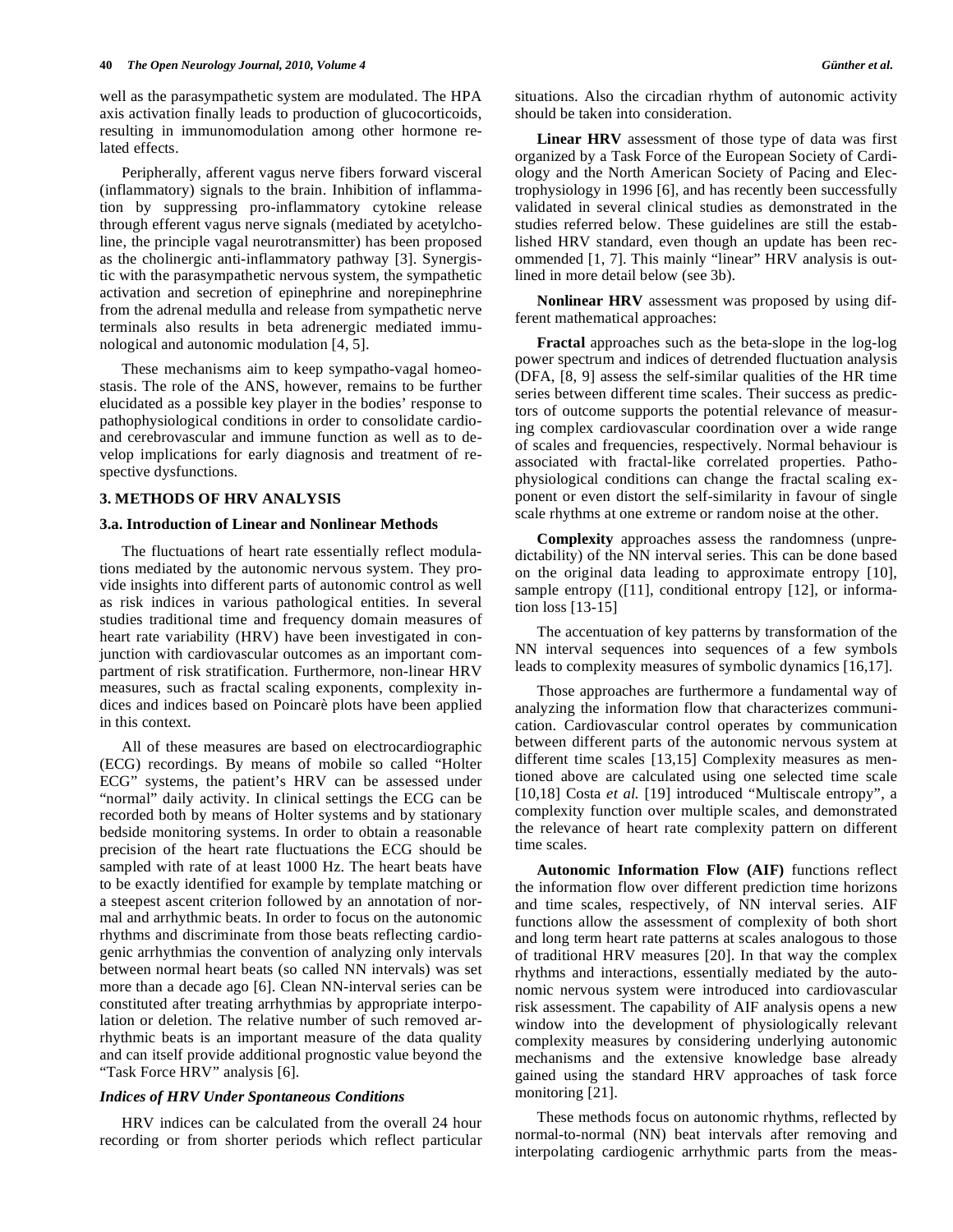ured heart beat interval series. On the other hand, cardiogenic arrhythmias such as ectopic beats are of particular diagnostic and prognostic value using different mathematical tools.

 **Heart Rate Turbulence (HRT)** is an alternative method where the heart rate response to premature ventricular complexes (VPC) is evaluated [22]. This response reflects autonomic blood pressure regulation associated activity induced by a decreased heart ejection volume period. Reduced HRT is significantly associated with mortality after myocardial infarction [23].

#### *Heart Rate Responses Under Test Conditions*

 Orthostatic tilt test, baroreflex sensitivity by phenylephrine administration, chemoreflex sensitivity by breathing air with increased or decreased oxygen, cardiovascular effects of other drugs, and controlled ventilation are prominent examples of selectively challenging the autonomic system and consequently stimulation of well defined heart rate responses [24,25]. Those tests address particular control loops more specifically than the indices of HRV under resting conditions. Otherwise they are laborious and do not allow a long time monitoring.

 The spontaneous and instantaneous heart rate response to blood pressure fluctuations is an index of "spontaneous baroreflex sensitivity". The so-called "alpha-index" reflects the coupling within particular frequency bands of heart rate and blood pressure rhythms [26,27]. The "sequence technique" reflects the coupling between sequences of increasing or decreasing, respectively, heart rate and blood pressure values [26,28]**.** 

## **3.b. "Task Force" HRV Monitoring**

 Besides the heart rate fluctuations assessed as HRV measures already the mean heart rate provides valuable information about the autonomic control. The main time and frequency domain HRV measures according to [6] will be introduced as followed.

#### *Selected Prominent Measures of Linear HRV Analysis*

 **In the time domain** different measures of the dispersion of the NN intervals are assessed from the entire data set:

**SDNN:** Standard deviation of all normal to normal (NN) intervals. This measure reflects the overall variability whereby the slower rhythms contribute stronger due to their larger amplitudes.

 **RMSSD:** Square root of the mean squared differences of successive NN intervals. This measure reflects faster rhythms which are usually assigned to vagal rhythms.

Further related indices are:

 **SDANN:** Standard deviation of the average of NN intervals in all 5 min segments of the entire recording.

 **SDNNindex**: Mean of the standard deviations of all NN intervals for all 5 min segments.

 **HRVtriangular index:** Total Number of all NN intervals divided by the height of the histogram of all NN intervals.

**TINN**: Baseline width of the maximum square difference triangular interpolation of the highest peak of the histogram of all NN intervals.

 **pNN50:** Number of pairs of adjacent NN intervals differing by more than 50 ms divided by the total number of NN intervals in the entire recording.

 **In the frequency domain** the power spectral density reflects the distribution of independent sine waves. Usually the NN interval series is equidistantly re-sampled and power spectra are calculated from the resulting time series. This can be done either by a Fast Fourier Transform algorithm using appropriate windowing or by statistically reliable autoregressive models. Different components of the power spectrum (frequency band power) are assigned corresponding to typical rhythms of the autonomic modulations of the heart period:

 The **short term** rhythms are accentuated by using the mean of the measures obtained by analyzing short windows (5min: HF, 5min: LF, 30min: VLF) in which the entire data set is subdivided:

 **TP** (Total Power): lowest signal frequency-0.4 Hz (overall HRV).

 **VLF** (Very Low Frequency): <0.04 Hz, reflecting the integrative effect of various controllers such as from vagal up to humoral effects [6,29].

 **LF** (Low Frequency): 0.04-0.15 Hz, reflecting vagal and sympathetical mediated control.

**LFnorm:** LF/(TP-VLF): emphasizes the relative contribution of LF.

 **HF** (High Frequency): 0.15-0.4 Hz, predominantly reflecting vagal mediated control.

 **HFnorm:** HF/(TP-VLF): emphasizes the relative contribution of HF.

**LF/HF:** ratio interpreted as sympatho-vagal balance.

 In Fig. (**1**) the change of a short term power spectrum due to tilt load is shown. The shift of the sympatho-vagal balance is reflected in the relative increase of LF and decrease of HF band power.

## Short-Term Power Spectral Density



**Fig. (1).** Sketch of short term HRV frequency domain characteristics according to [6]: Power spectral density during rest (dotted line) and tilt load (dashed line). Note the shift of the sympathovagal balance represented by the LF and HF peaks.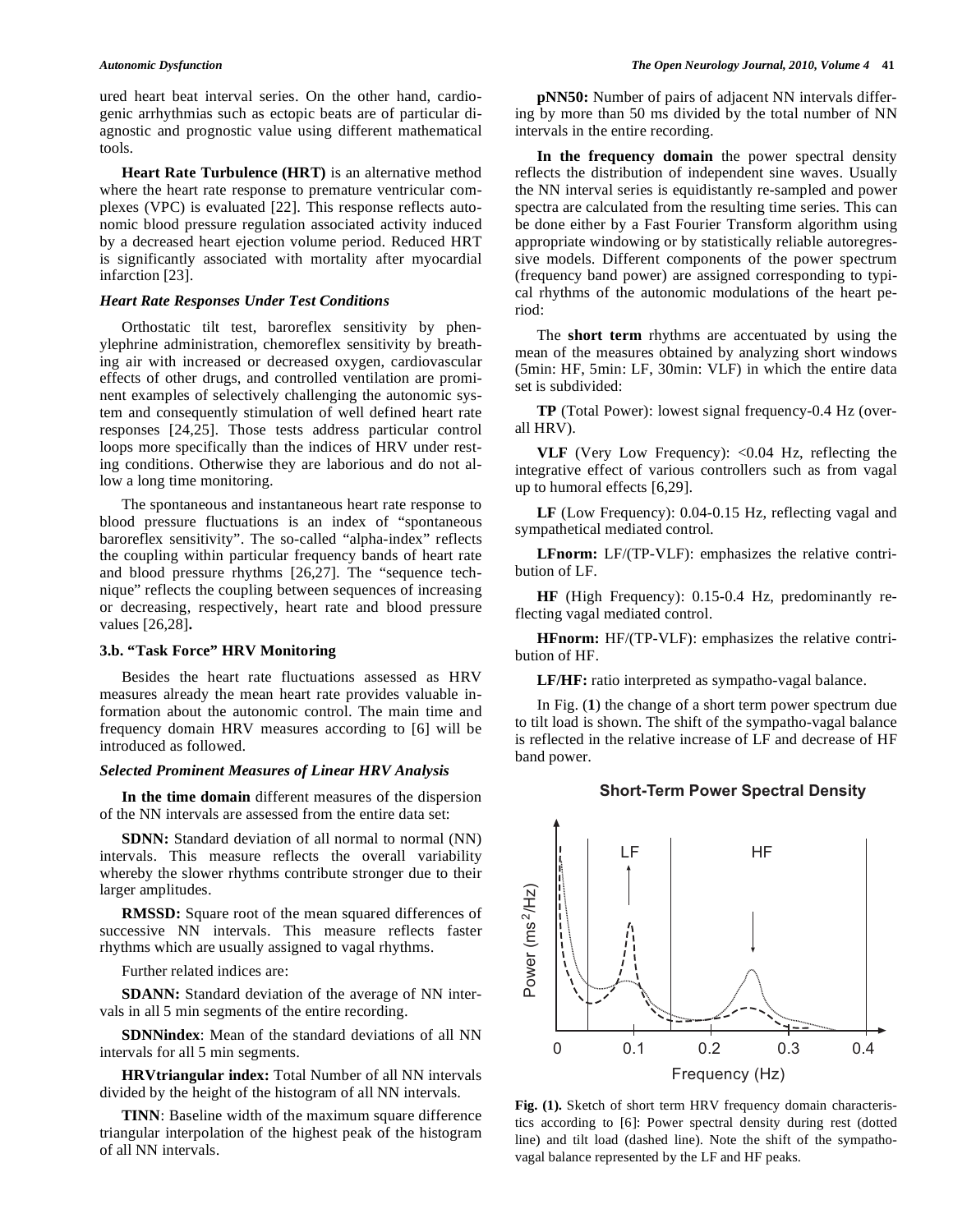The **long term** rhythms are analyzed from the entire data set as a whole. Besides frequency bands corresponding to the short term measures the Ultra Low Frequency (**ULF)** band is additionally considered. The resulting 24 hours power spectrum mainly reflects the circadian rhythm. The frequency bands of these long term power spectra were found to be predominant predictive. The square root of the total power (**TP**) is equivalent to SDNN of the same data set. Moreover, the decay of a double logarithmic plot of this power spectrum (beta-slope), which quantifies its fractal behaviour, turned out as important measure of complex multi-scale cardiovascular behaviour.

 **Beta slope:** Slope of a line fitted to the log-log-power spectrum between  $10^{-4}$  and  $10^{-2}$  Hz (Fig. 2).



## Long-Term Power Spectral Density

**Fig. (2).** Sketch of a long term power spectrum. Note the slope of the fitted line between  $10^{-4}$  and  $10^{-2}$  Hz, respectively -4 and -2 in the logarithmic scale.

 Each of the indices in time and frequency domain has different advantages, and robustness when applied to measured clinical data. Hence the most appropriate of redundant indices (correlations see Table **1**) have to be chosen.

 The classical physiological interpretation of the mediators underlying the heart rate fluctuations reflects consensus on a simplified level, but also taking into account complex inter-relationships between multiple autonomic, humoral and other processes. Under particular pathological conditions these relationships can even be changed [31]. As a basic rule of dynamic processes can be applied that faster processes influence slower ones, such as discussed for vagal influences reflected in VLF band [29]). In critical care risk stratification parasympathetic indices (RMSSD and HFshort term) as well as VLFshort term provided prognostic value. Some respective implications such as those related to autonomic regulations of inflammation, the activity of the renin-angiotensin system, or respiratory dysfunctions are discussed in [1,32]. Furthermore, reduced SDNN which reflects the overall HRV and hence the effect of multiple different physiological controllers and influences up to the circadian rhythm turned out as risk predictor in several studies, a result that confirms the comprehensive systemic approach of analyzing autonomic rhythms by HRV analysis. The same holds true for Betaslope as a comprehensive long term HRV measure.

 The general procedure of (linear) HRV analysis is outlined in Fig. (**3**) according to [6]. The later developed (nonlinear) complexity and AIF indices are not yet organized following a respective standard scheme. Nevertheless, they are usually assessed following related considerations, however, with focus at complex interactions within autonomic control.

 Even though easily applicable, the method of HRV analysis absolutely relies on good signal quality and its major limitation is the preclusion of atrial fibrillation, sinoatrial dysfunction and >20% ectopic complexes.

## **4. HEART FAILURE AND MYOCARDIAL INFARC-TION**

 Myocardial infarction (MI) and heart failure are the leading causes of death and morbidity in industrial countries. Investigations of patients after MI revealed ANS dysfunction as a predictor for cardiac mortality in association with increased incidence of sudden cardiac death [33]. For the general clinical use HRV measures are of particular interest in cases where they add prognostic value independent of the established clinical variables or where they can substitute complicated clinical scores by easily obtainable HRV indices during monitoring.

 Therefore, since more than one decade HRV analysis is established in clinical cardiology and accepted as a part of risk assessment concerning sudden cardiac death. Currently, the development of HRV based ICD (implantable cardioverter defibrillator) control parameters is one of the predominant questions.

 The autonomic rhythms represented by heart rate patterns reflect certain pathophysiological aspects of several cardiac disorders, like myocardial infarction, congestive heart failure, cardiomyopathy, or ischemic heart disease. The comorbidity of cardiac diseases with for example psychiatric or mental disorders leads to even more complicated identifica-

**Table 1. Fundamental Correlations Between Time Domain Measures (Grouped Left) and Frequency Domain Measures (from [6,30])** 

| <b>Correlations</b>            |                         |            |    |          |  |  |
|--------------------------------|-------------------------|------------|----|----------|--|--|
| <b>Time Domain</b>             | <b>Frequency Domain</b> |            |    |          |  |  |
|                                | TP                      | <b>VLF</b> | LF | HF       |  |  |
| SDNN, SDANN, HRVtri.ind., TINN | $\Lambda$               |            |    |          |  |  |
| <b>SDNNindex</b>               |                         | $\Lambda$  | X  |          |  |  |
| RMSSD, pNN50                   |                         |            |    | $\Delta$ |  |  |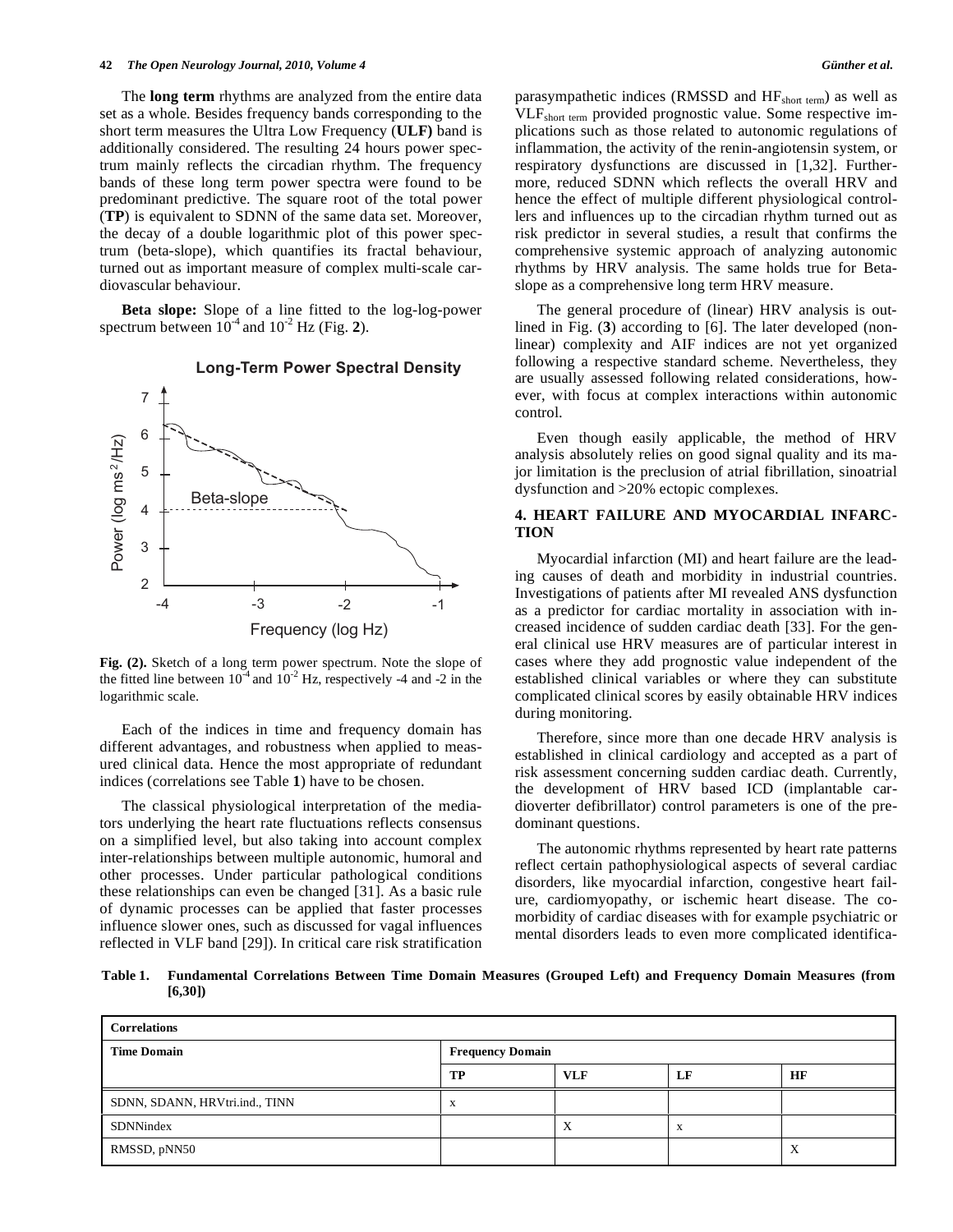

Fig. (3). Flow chart of the established standard HRV analysis according to [6]. Data sets with more than 5% arrhythmic beats excluded from the analysis. This scheme holds also true for novel complexity and AIF indices.

tion of the origin of a measured HRV pattern. For example, the very low frequency (VLF) band power in depressive in comparison to non-depressive patients (both groups with recent acute myocardial infarction (MI)) is reduced due to depression and MI, whereby both disorders constitute independent factors of mortality [34].

 Additionally, HRV is influenced by current physical activity, sleep states, circadian rhythm, as well as on age of the patient (e.g. [35-42]).

 Representative results of larger clinical prognosis studies of patients with cardiac diseases using 24 hours HRV are summarized in Table **2**. A comprehensive review of HRV based predictors of mortality after myocardial infarction by Kleiger *et al*. [24] includes the selected key results presented here. The strongest clinical risk predictor is a reduced left ventricular ejection fraction (LVEF). A main objective of clinical studies is to evaluate whether HRV indices provide independent additional prognostic value.

 Reflecting the briefly summarized results presented in Table **2** obviously the reduced overall variability (SDNN, HRV index) or slow rhythms (VLF band power) provide consistent HRV based risk predictors.

 In chronic heart failure patients and those with unstable angina also reduced LF or LF/HF showed predictive value. A reduced DFA index (reduced fractal correlations) was found of superior predictive value than SDNN in a study of post-myocardial infarction patients [43].

 Due to the interindividual heterogeneity and the complex contributions such as autonomic, mental, psychiatric, physical activity, circadian rhythm, etc. besides the cardiac dysfunction, and furthermore the often unclear causality and comorbidity, it is unlikely to find the "optimal" HRV index. However, selected indices may be sensitive to particular aspects of pathophysiological autonomic control and hence particular patient groups.

 Maestri *et al*. [44] compared 20 nonlinear indices and SDNN as the best discriminating linear HRV index in a group of 200 patients with chronic heart failure (CHF). They found two nonlinear indices (one from empirical mode decomposition, one from symbolic dynamics) as significant predictors independent of the clinical parameters and SDNN. A third respective set of significant nonlinear predictors of this CHF patient group was found by autonomic information flow (AIF) characteristics [45]. These provided additional predictive value to the best clinical indices NYHA class and LVEF. The Kaplan Mayer survival curves (Fig. **4**) show their discriminatory power. The result of this patient group indicates the predictive value of the complex overall autonomic adjustment as superior compared to particular rhythms, such as HF or LF, which did not significantly contribute in that study.

 In a scientific statement from the American Heart Association Council on Clinical Cardiology Committee on Electrocardiography and Arrhythmias and Council on Epidemiology and Prevention noninvasive risk stratification techniques for identifying patients at risk for Sudden Cardiac Death (SCD) were reported [46]. LVEF, QRS duration, QT interval, QT dispersion, signal-averaged electrocardiogram, as well as, short-term HRV were concluded as with limited predictive value. Long-term ECG recordings provide information about both, ventricular arrhythmias and long-term HRV. Ventricular arrhythmias were found as an abundant and recommended SCD predictor in post-MI patients. Depressed HRV was confirmed to be a clear predictor of overall mortality in several studies such as also reported in Table **2**. In particular in non-arrhythmic mortality long-term HRV may be a better predictor. Finally, HRT, which assesses the autonomic response modulating the heart rate, turned out as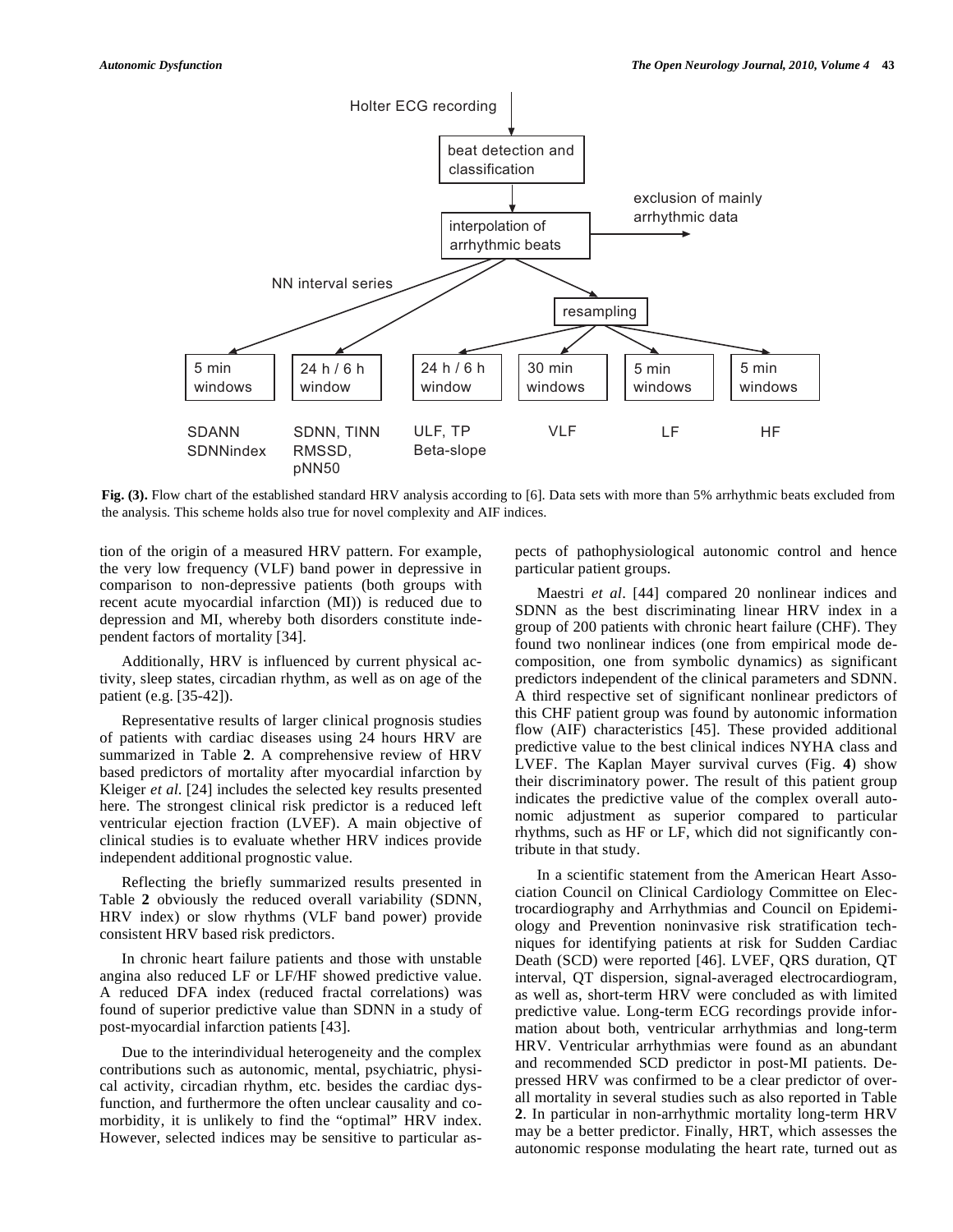| <b>Prognostic Heart Failure Trials</b>                                                                                                                                                                                          | Data Sample Set                                                                                                                                                                                                                                                               | <b>Results</b>                                                                                                                                                                                                                                                                                                                                                                                                         |  |  |  |
|---------------------------------------------------------------------------------------------------------------------------------------------------------------------------------------------------------------------------------|-------------------------------------------------------------------------------------------------------------------------------------------------------------------------------------------------------------------------------------------------------------------------------|------------------------------------------------------------------------------------------------------------------------------------------------------------------------------------------------------------------------------------------------------------------------------------------------------------------------------------------------------------------------------------------------------------------------|--|--|--|
| Prospective study of heart rate variability and mortality<br>in chronic heart failure: results of the United Kingdom<br>heart failure evaluation and assessment of risk trial<br>(UK-heart) [47]                                | 482+/-161 days follow-up.<br>433 patients, 54 deaths.<br>24 hour Holter records.                                                                                                                                                                                              | Reduced SDNN is an independent predictor besides<br>cardiothoracic ratio, left ventricular end-systolic di-<br>ameter, and serum sodium.                                                                                                                                                                                                                                                                               |  |  |  |
| Depressed low frequency power of heart rate variability<br>as an independent predictor of sudden death in chronic<br>heart failure [48]                                                                                         | $22+/18$ month follow-up.<br>190 patients, 55 deaths.<br>24 hour / 10-19h daytime Holter<br>records.                                                                                                                                                                          | Reduced SDNN is an independent predictor besides<br>coronary artery disease and cardiothoracic ratio.<br>Reduced LF during daytime is an independent predic-<br>tor besides coronary artery disease in a sudden death<br>subgroup.                                                                                                                                                                                     |  |  |  |
| Short-term heart rate variability strongly predicts sud-<br>den cardiac death in chronic heart failure patients [49]                                                                                                            | Three years follow up.<br>202 patients (total mortality: 37%,<br>sudden death mortality: 9.4%) in<br>derivation sample.<br>242 patients (total mortality: 22%,<br>sudden death mortality: 8%) in the<br>validation sample.<br>5 min data sets during controlled<br>breathing. | In the derivation sample reduced LF was an independ-<br>ent sudden death predictor besides left ventricular end-<br>diastolic diameter.<br>In the validation sample reduced LF was an independ-<br>ent sudden death predictor besides ventricular prema-<br>ture contractions.                                                                                                                                         |  |  |  |
| Different spectral components of 24 h heart rate vari-<br>ability are related to different modes of death in chronic<br>heart failure [50]                                                                                      | Three years follow up.<br>330 patients, mortality due to pump<br>failure / urgent transplantation: 24%,<br>due to sudden death: 9%.<br>24 hour, night-time 0-5h, daytime 9-<br>19h Holter records.                                                                            | Reduced VLF (night-time), high pulmonary wedge<br>pressure and low left ventricular ejection fraction inde-<br>pendently predict death for progressive pump failure /<br>urgent transplantation.<br>Reduced LF (night-time) and increased left ventricular<br>end-systolic diameter independently predict sudden                                                                                                       |  |  |  |
| Nonlinear indices of heart rate variability in chronic<br>heart failure patients: redundancy and comparative<br>clinical value [44]                                                                                             | 31 (4-36) months follow up.<br>200 patients, cardiac death n=60,<br>heart transplantation n=37, non-<br>cardiac death $n=2$ , drop out $n=2$ .<br>24 hour Holter records.                                                                                                     | death.<br>Only 1VP (symbolic pattern) and IMAI2 (LF-HF re-<br>lated empirical mode decomposition) added independ-<br>ent prognostic value to major clinical and functional<br>predictors: symptom severity, left ventricular ejection<br>fraction, peak $VO2$ at cardiopulmonary exercise testing<br>and systolic arterial pressure, however other candidates<br>such as sample entropy, DFA, and alpha slope did not. |  |  |  |
| Autonomic response to cardiac dysfunction in chronic<br>heart failure - a risk predictor based on autonomic<br>information flow [45]                                                                                            | 31 (4-36) months follow up.<br>200 patients, 100 cardiac death or<br>heart transplantation.<br>24 hour Holter records.                                                                                                                                                        | BDNN and PDmVLF added independent prognostic<br>value to NYHA class, LVEF, SAP, peak_VO2 (see<br>example below).                                                                                                                                                                                                                                                                                                       |  |  |  |
| <b>Prognostic Post Myocardial Infarction Trails</b>                                                                                                                                                                             |                                                                                                                                                                                                                                                                               |                                                                                                                                                                                                                                                                                                                                                                                                                        |  |  |  |
| Baroreflex sensitivity and heart-rate variability in pre-<br>diction of total cardiac mortality after myocardial in-<br>farction. ATRAMI (Autonomic Tone and Reflexes<br>After Myocardial Infarction) Investigators [33]        | 21 (8) months follow up<br>1284 patients, 44 cardiac deaths and<br>5 non-fatal cardiac arrests<br>24 hour Holter records                                                                                                                                                      | Low values of either BRS or SDNN are independent<br>predictors besides left ventricular ejection fraction and<br>the rate of ventricular premature contractions. The<br>association of low BRS and SDNN further increases<br>risk.                                                                                                                                                                                     |  |  |  |
| Fractal analysis of heart rate dynamics as a predictor of<br>mortality in patients with depressed left ventricular<br>function after acute myocardial infarction. TRACE<br>Investigators (TRAndolapril Cardiac Evaluation) [43] | 4-years follow-up<br>159 patients with depressed left ven-<br>tricular ejection fraction after myo-<br>cardial infarction, 72 patients died.<br>24 hour Holter records                                                                                                        | DFA based scaling exponent (<11 beats) was inde-<br>pendent predictor in a multivariable Cox proportional<br>regression model besides age, history of angina pecto-<br>ris, diuretic medication, and left ventricular ejection<br>fraction.<br>None of the linear HRV indices had prognostic value.                                                                                                                    |  |  |  |
| Mortality in patients with unstable angina                                                                                                                                                                                      |                                                                                                                                                                                                                                                                               |                                                                                                                                                                                                                                                                                                                                                                                                                        |  |  |  |
| Prognostic value of ventricular arrhythmias and heart<br>rate variability in patients with unstable angina [51]                                                                                                                 | 6 months follow up<br>543 patients, 40 death<br>24 hour Holter records                                                                                                                                                                                                        | Ventricular arrhythmias add independent predictive<br>value to clinical and laboratory variables.<br>SDNNindex, LF, LF/HF are predictive in univariate<br>analysis. But LF only adds independent predictive<br>value in multivariate Cox survival analysis.                                                                                                                                                            |  |  |  |

## **Table 2. Studies of Heart Rate Related ANS Dysfunction in Heart Failure and Myocardial Infarction Patients**

promising candidate for SCD prediction. The latter two results, namely long-term HRV and HRT, confirm the relevance of considering the autonomic control and dysfunction, respectively, as independent predictors of SCD.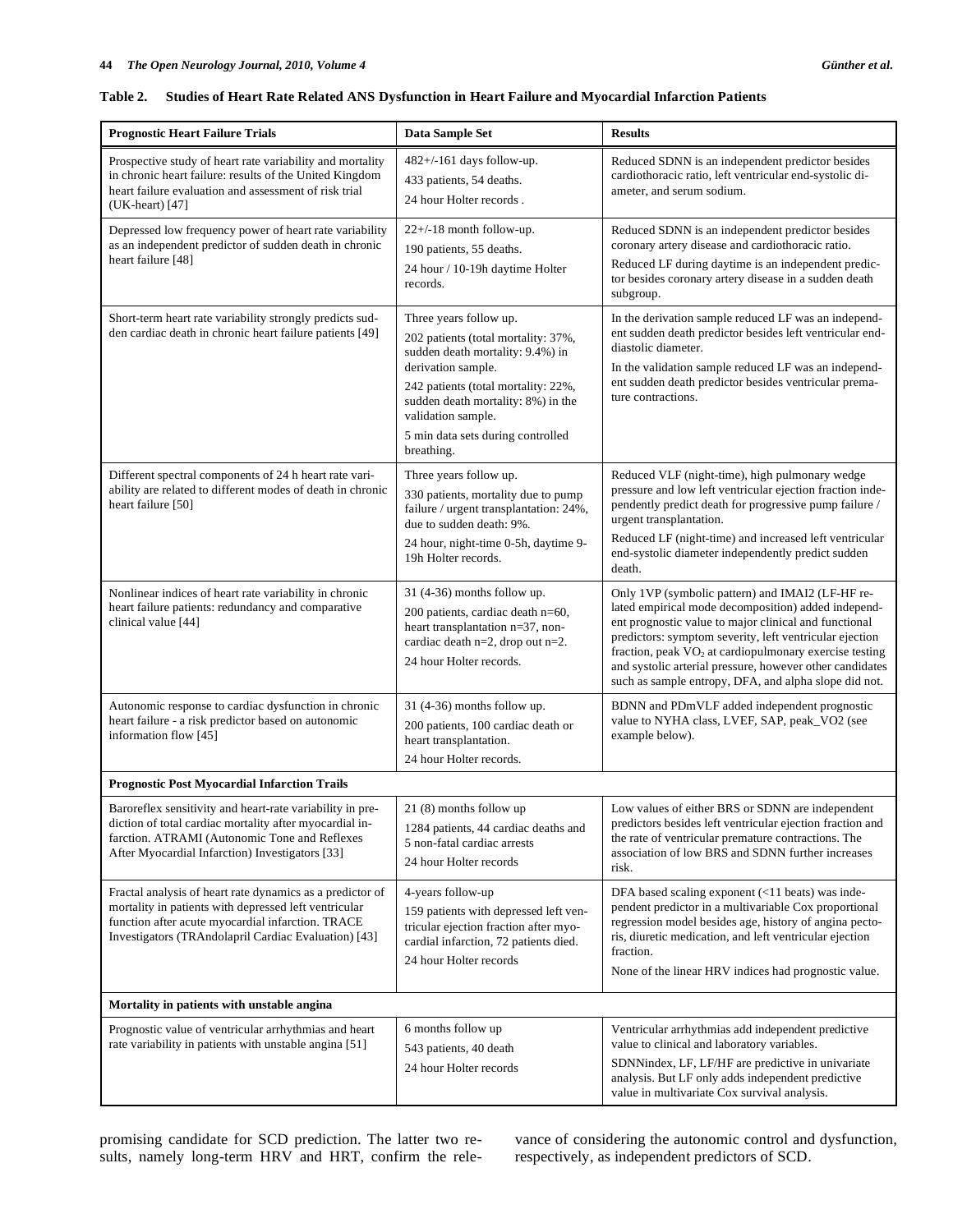



**Fig. (4).** Kaplan-Meier survival curves for total cardiac mortality, AIF index according to [45].

 In conclusion, the key results of the studies summarized in Table **2** clearly show the independent prognostic value of the autonomic nervous system related indices in extension to clinical and functional variables. Nevertheless, other influences such as age, gender, history, NYHA class, treatment (thrombolysis, beta-blocker, ACE inhibitors), major depression, etc. were partly considered as confounders of HRV indices.

 The consistent prognostic value of long term variability and correlations (SDNN, SDNNindex, VLF, beta-slope) may reflect the importance of the complex adjustment of several underlying mechanisms such as vagal and sympathetic rhythms (Table **2**). Those results confirm the importance of complex autonomic adjustments and thus strongly motivate applying AIF analysis in the risk assessment in CHF and MI patients [45]. Furthermore, these results support the importance of a complex systemic analysis, reflecting both the particular cardiac disorder and compensation/adaptation by autonomic and other systemic mechanisms. In conclusion, the established linear HRV analysis provides sensitive markers of the cardiovascular-systemic response to cardiac dysfunctions, which can significantly be extended by novel nonlinear methods.

## **5. STROKE**

 In stroke as the third most important cause of death in industrial countries a variety of ANS disturbances can occur. They are attributed to the damage of the different compart-



**Fig. (5).** Stroke related autonomic disturbances and their clinical relevance.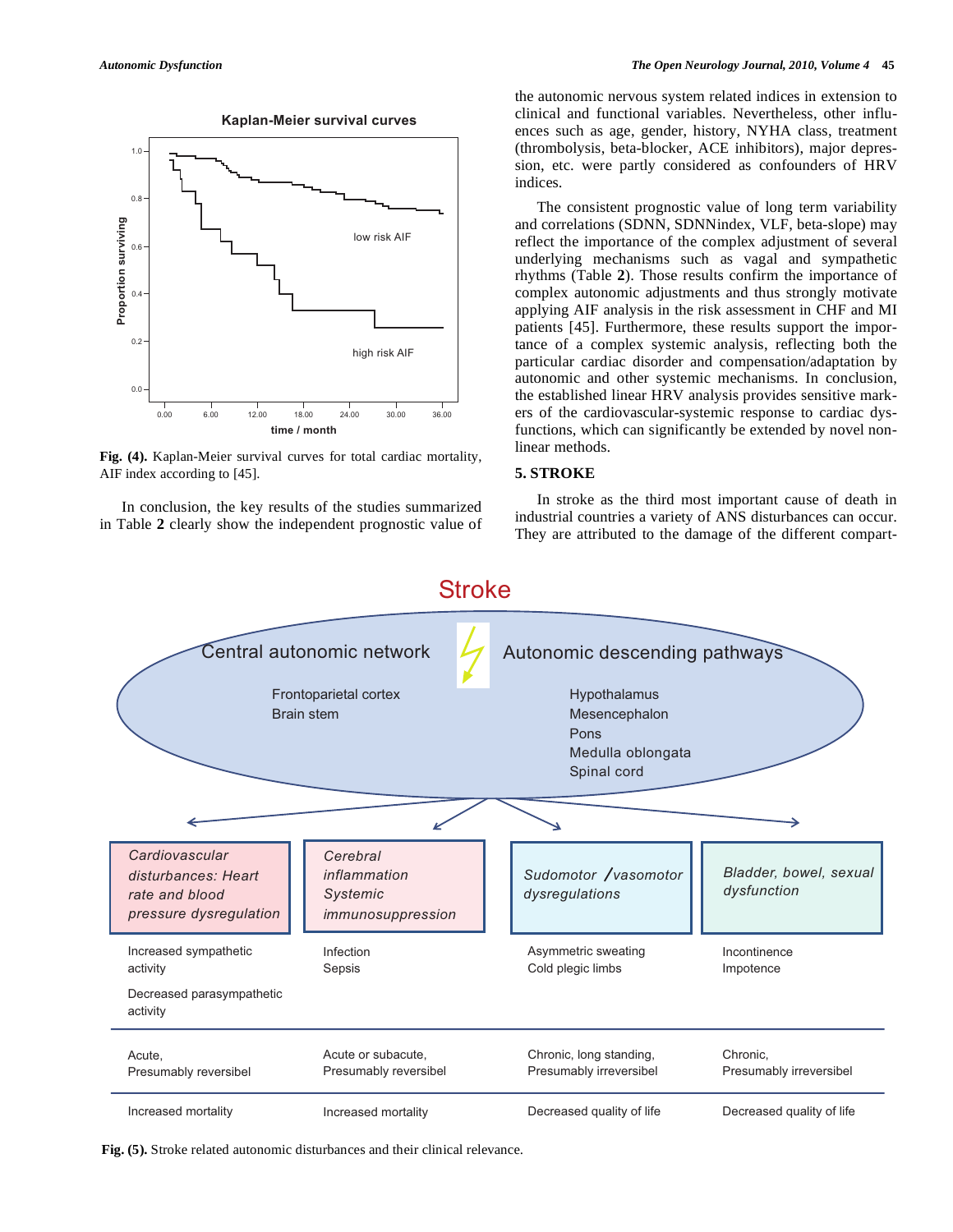ments of the central autonomic network, i.e. frontoparietal cortical areas and brain stem (see above, and Fig. **5**) or may result from disrupted autonomic pathways (hypothalamusmesencephalon-pons-medulla oblongata-spinal cord). Among the ANS dysfunctions in stroke victims cardiovascular sympathetic/ parasympathetic dysbalance is most evident in the acute phase of stroke. This cardiovascular as well as infection related morbidity within the first days after stroke is very relevant for survival and neurological outcome after stroke [52].

Since the early  $1990<sup>th</sup>$  studies in ischemic brain infarction revealed frequent ANS dysfunctions in association with pathological activation of the sympathetic system. Such a sympathetic hyperactivation and autonomic imbalance in acute ischemic stroke patients resulted in increased risk and incidence of severe cardiac arrhythmias and sudden cardiac death [53-56].

 Based on NN interval analysis Colivicchi *et al.* showed in 208 stroke patients the best predictive value for 1 year survival using SDNN, however the occurrence of ventricular tachycardia had an even higher predictive value [57]. Interestingly, stroke localization seems to play an important role in this context: HRV dysregulation (i.e. decreased LF, HF and SDNN) was more frequent in association with right hemispheric and insular stroke independent of the use of either time frame or spectral analysis. Right hemispheric brain infarction with insular involvement is associated with the highest degree of ANS dysfunction (measured as de-

| <b>Author</b>                   | Data Sample Set                                                                                                                                                                                                              | <b>Results</b>                                                                                                                                                                             |
|---------------------------------|------------------------------------------------------------------------------------------------------------------------------------------------------------------------------------------------------------------------------|--------------------------------------------------------------------------------------------------------------------------------------------------------------------------------------------|
| Barron et al., 1994 [53]        | 40 stroke patients 4-11 days after event vs. 40 matched<br>controls, power spectrum analysis of HRV, all pts. in sinus<br>rhythm.                                                                                            | Cardiac parasympathetic innervations reduced after<br>stroke; more pronounced after right sided infarct.                                                                                   |
| Naver et al. 1996 [54]          | 23 stroke / 11 TIA patients vs. 21 matched controls, no<br>medication except aspirin, follow up 8-48 days (stroke) up<br>to 2 years (TIA), respiratory HRV, orthostatic test, isomet-<br>ric handgrip.                       | Right sided stroke associated with reduced respiratory<br>HRV, peripheral reflexes equal between right an left<br>lesions.                                                                 |
| Korpelainen et al. 1997<br>[61] | 32 stroke patients vs. 32 matched controls; 24h Holter,<br>time and frequency domain acute and after 6 months.                                                                                                               | LF/HF ratio unchanged during night-time in stroke pa-<br>tients – reversible abolition of circadian HRV rhythm,<br>loss of relative vagal nocturnal dominance.                             |
| Giubilei et al., 1998 [62]      | 10 patients with MCA infarct vs. controls, 1 day after<br>stroke, power spectrum analysis of HRV during sleep.                                                                                                               | Sympathetic/parasympathetic balance (VLF+HF/HF),<br>higher in patients. Sympathetic predominance during<br>sleep.                                                                          |
| Korpelainen et al., 1999 [60]   | 46 stroke patients (early: 1-7 days poststroke; follow up at<br>6 month) vs. 30 controls. 24h Holter.                                                                                                                        | Abnormal HRV measures involved in cardiac complica-<br>tions. SDNN, VLF, LF impaired in acute and late state<br>post stroke.                                                               |
| Tokgözoglu et al., 1999 [58]    | 62 stroke patients vs. 62 matched controls. 72h ECG re-<br>cording post stroke. Power spectrum analysis.                                                                                                                     | Decreased LF, HF, SDNN. Decreased sympathetic and<br>parasympathetic parameters, most pronounced in right<br>insular cortex infarcts.                                                      |
| Colivicchi et al., 2004 [55]    | 103 stroke patients, 24h Holter, time and frequency do-<br>main HRV.                                                                                                                                                         | Lower SDNN, rMSSD; higher LF/HF ratio in right<br>insular infarct patients in association with more frequent<br>and complex arrhythmias.                                                   |
| Mäkikallio et al., 2004 [63]    | 84 stroke patients, 24h Holter, follow up 7 years, power-<br>law slope beta (beta $<-1.5$ ).                                                                                                                                 | Conventional HRV measures without prognostic power,<br>but abnormal long-term HR dynamics predict poststroke<br>mortality.                                                                 |
| Meyer et al., 2004 [64]         | 29 stroke patients within 24h after event, HR and BP.                                                                                                                                                                        | Pathological sympathetic activation more pronounced<br>after right sided stroke.                                                                                                           |
| Colivicchi et al., 2005 [57]    | 208 stroke patients, 24h Holter, 12 month follow up.                                                                                                                                                                         | Decreased SDNN, right insular infarct and non sustained<br>ventricular tachycardia associated with higher risk of<br>early mortality.                                                      |
| McLaren et al., 2005 [56]       | Cross sectional case-control study in 76 stroke patients (9)<br>months poststroke) vs. 70 matched controls; long term<br>effects; power spectrum analysis, baro reflex sensitivity,<br>cardiovascular reflex autonomic test. | Impaired autonomic function may increase mortality in<br>older stroke survivors.                                                                                                           |
| Bassi et al., 2007 [65]         | 85 stroke patients, 24 h Holter, time domain measure.                                                                                                                                                                        | Lower SDNN associated with unfavourable outcome<br>after rehabilitation.                                                                                                                   |
| Dütsch et al., 2007 [66]        | 28 stroke patients vs. 21 matched controls, RR intervals,<br>BP means oscillations.                                                                                                                                          | Post stroke parasympathetic cardiac deficit and increased<br>sympathetic cardiovascular modulation. LF/HF ratio of<br>RR intervals elevated in right hemispheric vs. left sided<br>stroke. |
| Rufa et al., 2007 [67]          | 23 CADASIL patients vs. 22 controls, frequency domain<br>measures of HRV, QTc Interval.                                                                                                                                      | LF/HF ratio higher in CADASIL patients. No correlation<br>with MRI lesion volume.                                                                                                          |

**Table 3. Clinical Studies of Heart Rate Related ANS Dysfunction in Stroke Patients**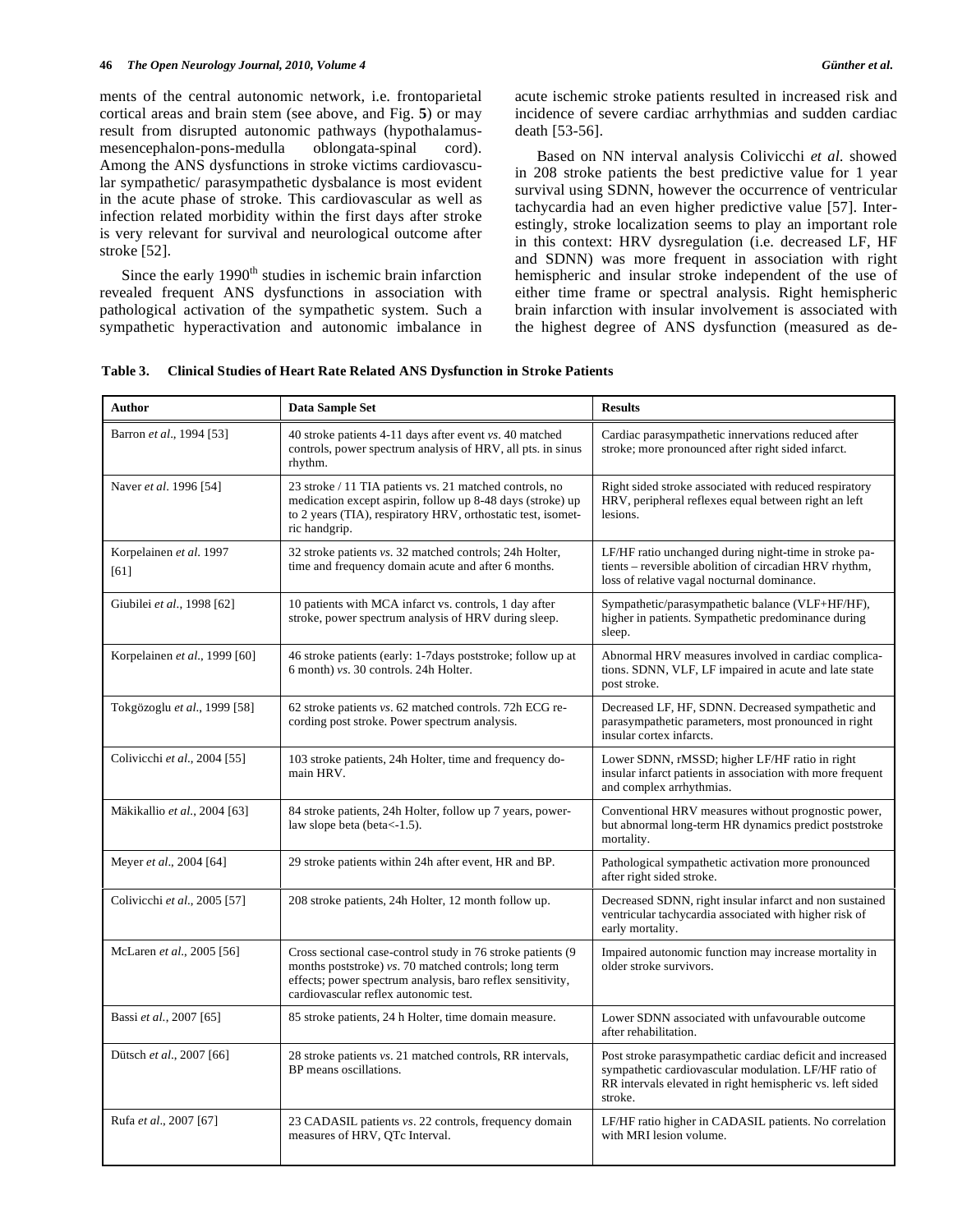creased HRV and increased heart rate) [55]. This ANS dysfunction was associated with higher incidence of sudden death [58].

 The prognostic importance of a sympathetic activation post stroke was demonstrated in more than 100 patients studied by [59]. An elevated norepinephrine concentration was associated with insular involvement, nocturnal elevated blood pressure and prolonged QTc interval in the ECG. One year post stroke these patients showed a higher incidence of cardio- and cerebrovascular events, a lower degree of neurological restitution of stroke symptoms in conjunction with lower rate of independence [59].

 Relevant studies analyzing stroke associated changes in ANS activity and of those assessing the prognostic value of HRV indices after stroke based on 24 hours ECG recordings are reviewed in Table **3**.

 Predictors for a lethal outcome are diminished heart rate variability (HRV), insular cortex involvement, and the occurrence of complex arrhythmias within 72 h after admission [55,57]. A decreased nocturnal vagal dominance leading to hypertension and decreased HRV during night-time resulted in a long lasting autonomic dysfunction and thus chronic risk [60]. The standard deviation of all normal to normal R-R (NN) intervals (SDNN) is a very strong prognostic predictor, together with the cardiac arrhythmia rate [55,57,60,61].

 In summary, a number of experimental and clinical studies have revealed that ANS dysfunction represents a relevant pathogenetic factor and indicator for post stroke morbidity and mortality. Thus, using HRV related indices in acute and postacute stroke victims may improve prognostic evaluation and also counseling of patients, and may thus eventually lead to new preventive strategies recognizing the important relationship of ANS dysfunction and central nervous system injury.

## **CONCLUSIONS**

 Heart rate patterns which can easily be obtained from Holter ECG recordings reflect important characteristics of the complex autonomic control. They are not only associated with cardiac arrhythmias, but implicate sympathetic and parasympathetic modulations.

 In stroke and cardiovascular disease as well as in other very relevant clinical constellations, such as in sepsis and MODS (multiple organ dysfunction syndrome; e.g. [14,25] a selective pathological disturbance leads to a complex systemic compensation and adaptation process. Consequently, final decompensation and respective risk assessment might be related rather to an overall systemic response than to a particular mechanism, unless this is fatally altered itself. Therefore, it is not surprising, that for heart failure / MI patients the comprehensive HRV measures like SDNN, VLF, beta slope, complexity, and AIF measures were found to have the best predictive value (as reviewed above). On the other hand, specific indices, such as the shifted adjustment between sympathetic and vagal activity (sympatho-vagal (im)-balance) due to stroke and cardiovascular diseases provided predictive value with more specific physiological implications.

 From the clinical point of view the main question is, whether HRV indices provide additional pathophysiological and predictive value going beyond the conventional risk factors and clinical parameters which are so far not completely satisfying in particular in severely and acutely ill patients. This objective becomes even more challenging since multiple "cardiovascular" confounders, such as diabetes, age, daytime, as well as pharmacological interventions like betablockers, angiotensin-converting enzyme (ACE) inhibitors, and statins which modulate autonomic tone and systemic proinflammatory responses [68] have to be considered.

 Besides the autonomic modulations, which are assessed following the established HRV guidelines [6], cardiac arrhythmias such as atrial fibrillation, sinoatrial dysfunction and ectopic complexes are of essential prognostic value and their patterns are subject of current research. Especially after stroke the HRV-index SDNN and the presence of nonsustained ventricular tachycardia were independent predictors of the 1-year mortality [57]. Cardiogenic arrhythmias and autonomic modulations cannot be completely separated, because of the complex autonomic-cardiovascular system, but both aspects have to be considered in a way appropriate for the respective situation, such as sinus rhythm or cardiac arrhythmia. Furthermore, stroke related immunodepression [2] has to be considered as another important player in this relationship between ANS, CNS and cardiovascular system.

 Due to the multiple influences on the autonomic function and the rapid development of confounding or targeted therapies large scale clinical studies are immediately necessary to further evaluate the clinical value of the above mentioned HRV indices in cardio- and cerebrovascular risk assessment und management.

#### **ACKNOWLEDGEMENT**

 We thank Dr. Hischam Taha, Frenchay Hospital, Bristol, for helpful comments.

#### **REFERENCES**

- [1] Stein PK. Potential role of different components of heart rate variability for risk-stratification in critical care. Crit Care Med 2005; 33(9): 2128-30.
- [2] Meisel C, Schwab JM, Prass K, Meisel A, Dirnagl U. Central nervous system injury-induced immune deficiency syndrome. Nat Rev Neurosci 2005; 6(10): 775-86.
- [3] Borovikova LV, Ivanova S, Zhang M, *et al.* Vagus nerve stimulation attenuates the systemic inflammatory response to endotoxin. Nature 2000; 405(6785): 458-62.
- [4] Hasko G, Szabo C. Regulation of cytokine and chemokine production by transmitters and co-transmitters of the autonomic nervous system. Biochem Pharmacol 1998 ; 56(9): 1079-87.
- [5] Woiciechowsky C, Asadullah K, Nestler D, *et al.* Sympathetic activation triggers systemic interleukin-10 release in immunodepression induced by brain injury. Nat Med 1998; 4(7): 808-13.
- [6] TaskForce. Heart rate variability: standards of measurement, physiological interpretation and clinical use. Task Force of the European Society of Cardiology and the North American Society of Pacing and Electrophysiology. Circulation 1996 ; 93(5): 1043- 65.
- [7] Akselrod S, Cerutti S, Honzikova N, *et al.* Analyses of cardiovascular oscillations for enhanced diagnosis and risk stratification in cardiac diseases and disorders. Biomed Tech (Berl) 2006; 51(4): 276-8.
- [8] Bigger JT, Jr, Steinman RC, Rolnitzky LM, Fleiss JL, Albrecht P, Cohen RJ. Power law behavior of RR-interval variability in healthy middle-aged persons, patients with recent acute myocardial infarction, and patients with heart transplants. Circulation 1996; 93(12): 2142-51.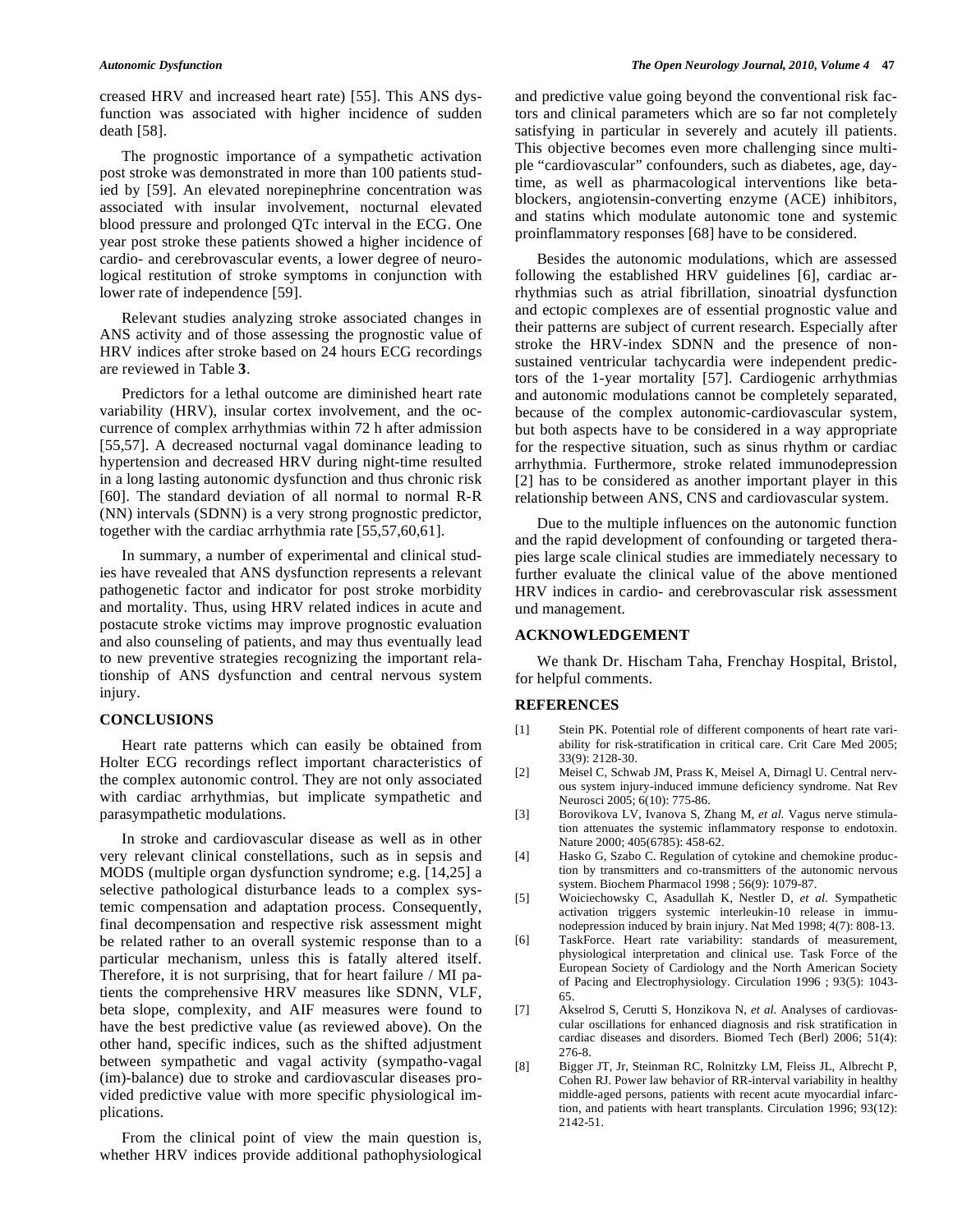#### **48** *The Open Neurology Journal, 2010, Volume 4 Günther et al.*

- [9] Peng CK, Havlin S, Stanley HE, Goldberger AL. Quantification of scaling exponents and crossover phenomena in nonstationary heartbeat time series. Chaos1995; 5(1): 82-7.
- [10] Pincus SM. Approximate entropy as a measure of system complexity. Proc Natl Acad Sci USA 1991; 88(6): 2297-301.
- [11] Richman JS, Moorman JR. Physiological time-series analysis using approximate entropy and sample entropy. Am J Physiol Heart Circ Physiol 2000 ; 278(6): H2039-49.
- [12] Porta A, Baselli G, Liberati D, *et al.* Measuring regularity by means of a corrected conditional entropy in sympathetic outflow. Biol Cybern 1998; 78(1): 71-8.
- [13] Hoyer D, Bauer R, Pompe B, *et al.* Nonlinear Analysis of the Cardiorespiratory coordination in a newborn piglet. In: Kantz H, Kurths J, Mayer-Kress G, Eds. Nonlinear analysis of physiological data. Berlin: Springer; 1998. pp. 167-90.
- [14] Hoyer D, Friedrich H, Zwiener U, *et al.* Prognostic impact of autonomic information flow in multiple organ dysfunction syndrome patients. Int J Cardiol 2006 14; 108(3): 359-69.
- [15] Hoyer D, Pompe B, Chon KH, Hardraht H, Wicher C, Zwiener U. Mutual information function assesses autonomic information flow of heart rate dynamics at different time scales. IEEE Trans Biomed Eng 2005 ; 52(4): 584-92.
- [16] Kurths J, Voss A, Saparin P, Witt A, Kleiner HJ, Wessel N. Quantitative analysis of heart rate variability. Chaos 1995 ; 5(1): 88-94.
- [17] Voss A, Kurths J, Kleiner HJ, *et al.* The application of methods of non-linear dynamics for the improved and predictive recognition of patients threatened by sudden cardiac death. Cardiovasc Res 1996; 31(3): 419-33.
- [18] Lake DE, Richman JS, Griffin MP, Moorman JR. Sample entropy analysis of neonatal heart rate variability. Am J Physiol Regul Integr Comp Physiol 2002 ; 283(3): R789-97.
- [19] Costa M, Goldberger AL, Peng CK. Multiscale entropy analysis of complex physiologic time series. Phys Rev Lett 2002; 89(6): 068102.
- [20] Hoyer D, Friedrich H, Frank B, *et al.* Autonomic information flow improves prognostic impact of task force HRV monitoring. Comput Methods Progr Biomed 2006 ; 81(3): 246-55.
- [21] Hoyer D, Friedrich H, Stein PK, *et al.* Autonomic information flow improves prognostic value of heart rate patterns after abdominal aortic surgery. J Crit Care 2008 ; 23(2): 255-62.
- [22] Schmidt G, Malik M, Barthel P, et al. Heart-rate turbulence after ventricular premature beats as a predictor of mortality after acute myocardial infarction. Lancet 1999; 353(9162): 1390-6.
- [23] Barthel P, Schneider R, Bauer A, *et al.* Risk stratification after acute myocardial infarction by heart rate turbulence. Circulation 2003; 108(10): 1221-6.
- [24] Kleiger RE, Stein PK, Bigger JT, Jr. Heart rate variability: measurement and clinical utility. Ann Noninvasive Electrocardiol 2005; 10(1): 88-101.
- [25] Schmidt H, Muller-Werdan U, Hoffmann T, *et al.* Autonomic dysfunction predicts mortality in patients with multiple organ dysfunction syndrome of different age groups. Crit Care Med 2005 ; 33(9): 1994-2002.
- [26] La Rovere MT, Pinna GD, Raczak G. Baroreflex sensitivity: measurement and clinical implications. Ann Noninvasive Electrocardiol 2008; 13(2): 191-207.
- [27] Pagani M, Somers V, Furlan R, *et al.* Changes in autonomic regulation induced by physical training in mild hypertension. Hypertension 1988; 12(6): 600-10.
- [28] Parati G, Di Rienzo M, Bertinieri G, *et al.* Evaluation of the baroreceptor-heart rate reflex by 24-hour intra-arterial blood pressure monitoring in humans. Hypertension 1988; 12(2): 214-22.
- [29] Taylor JA, Carr DL, Myers CW, Eckberg DL. Mechanisms underlying very-low-frequency RR-interval oscillations in humans. Circulation 1998 ; 98(6): 547-55.
- [30] Bigger JT, Jr, Fleiss JL, Steinman RC, Rolnitzky LM, Kleiger RE, Rottman JN. Correlations among time and frequency domain measures of heart period variability two weeks after acute myocardial infarction. Am J Cardiol 1992; 69(9): 891-8.
- [31] Piccirillo G, Ogawa M, Song J, *et al.* Power spectral analysis of heart rate variability and autonomic nervous system activity measured directly in healthy dogs and dogs with tachycardia-induced heart failure. Heart Rhythm 2009; 6(4): 546-52.
- [32] Stein PK. Measures of parasympathetic function and risk stratification in critical care. Crit Care Med 2008; 36(3): 1025-7.
- [33] La Rovere MT, Bigger JT, Jr, Marcus FI, Mortara A, Schwartz PJ. Baroreflex sensitivity and heart-rate variability in prediction of total cardiac mortality after myocardial infarction. ATRAMI (Autonomic Tone and Reflexes After Myocardial Infarction) Investigators. Lancet 1998; 351(9101): 478-84.
- [34] Carney RM, Blumenthal JA, Freedland KE, *et al.* Low heart rate variability and the effect of depression on post-myocardial infarction mortality. Arch Intern Med 2005; 165(13): 1486-91.
- [35] Penzel T, Kantelhardt JW, Lo CC, Voigt K, Vogelmeier C. Dynamics of heart rate and sleep stages in normals and patients with sleep apnea. Neuropsychopharmacology 2003; Suppl 1: S48-53.
- [36] Rajendra AU, Paul JK, Kannathal N, Lim CM, Suri JS. Heart rate variability: a review. Med Biol Eng Comput 2006; 44(12): 1031- 51.
- [37] Burr RL. Interpretation of normalized spectral heart rate variability indices in sleep research: a critical review. Sleep 2007; 30(7): 913- 9.
- [38] Aubert AE, Seps B, Beckers F. Heart rate variability in athletes. Sports Med 2003; 33(12): 889-919.
- [39] Hoyer D, Frank B, Baranowski R, Zebrowski JJ, Stein PK, Schmidt H. Autonomic information flow rhythms. From heart beat interval to circadian variation. IEEE Eng Med Biol Mag 2007; 26(6): 19- 24.
- [40] Ivanov P. Scale-invariant aspects of cardiac dynamics: observing sleep stages and circadian phases. IEEE Eng Med Biol Mag 2007; 26(6): 33-7.
- [41] Lemmer B. Circadian rhythm regulations of the cardiovascular system. Studies in rats and mice. IEEE Eng Med Biol Mag 2007; 26(6): 30-2.
- [42] Stein PK, Lundequam EJ, Oliveira LP, *et al.* Cardiac autonomic modulation. Analyzing circadian and ultradian rhythms. IEEE Eng Med Biol Mag 2007; 26(6): 14-8.
- [43] Makikallio TH, Hoiber S, Kober L, et al. Fractal analysis of heart rate dynamics as a predictor of mortality in patients with depressed left ventricular function after acute myocardial infarction. TRACE Investigators. TRAndolapril Cardiac Evaluation. Am J Cardiol 1999; 83(6): 836-9.
- [44] Maestri R, Pinna GD, Porta A, *et al.* Assessing nonlinear properties of heart rate variability from short-term recordings: are these measurements reliable? Physiol Meas 2007 28(9): 1067-77.
- [45] Hoyer D, Maestri R, La Rovere MT, Pinna GD. Autonomic response to cardiac dysfunction in chronic heart failure - a risk predictor based on autonomic information flow. Pacing Clin Electrophysiol 2008; 31(2): 214-20.
- [46] Goldberger JJ, Cain ME, Hohnloser SH , *et al.* American Heart Association/American College of Cardiology Foundation/Heart Rhythm Society scientific statement on noninvasive risk stratification techniques for identifying patients at risk for sudden cardiac death: a scientific statement from the American Heart Association Council on Clinical Cardiology Committee on Electrocardiography and Arrhythmias and Council on Epidemiology and Prevention. Circulation 2008; 118(14): 1497-518.
- [47] Nolan J, Batin PD, Andrews R, *et al.* Prospective study of heart rate variability and mortality in chronic heart failure: results of the United Kingdom heart failure evaluation and assessment of risk trial (UK-heart). Circulation 1998; 98(15): 1510-6.
- [48] Galinier M, Pathak A, Fourcade J, *et al.* Depressed low frequency power of heart rate variability as an independent predictor of sudden death in chronic heart failure. Eur Heart J 2000; 21(6): 475-82.
- [49] La Rovere MT, Pinna GD, Maestri R, *et al.* Short-term heart rate variability strongly predicts sudden cardiac death in chronic heart failure patients. Circulation 2003; 107(4): 565-70.
- [50] Guzzetti S, La Rovere MT, Pinna GD, *et al.* Different spectral components of 24 h heart rate variability are related to different modes of death in chronic heart failure. Eur Heart J 2005; 26(4): 357-62.
- [51] Lanza GA, Cianflone D, Rebuzzi AG, *et al.* Prognostic value of ventricular arrhythmias and heart rate variability in patients with unstable angina. Heart 2006; 92(8): 1055-63.
- [52] Johnston KC, Li JY, Lyden PD, *et al.* Medical and neurological complications of ischemic stroke: experience from the RANTTAS trial. RANTTAS Investigators. Stroke 1998 ; 29(2): 447-53.
- [53] Barron SA, Rogovski Z, Hemli J. Autonomic consequences of cerebral hemisphere infarction. Stroke 1994 25(1): 113-6.
- [54] Naver HK, Blomstrand C, Wallin BG. Reduced heart rate variability after right-sided stroke. Stroke. 1996; 27(2): 247-51.